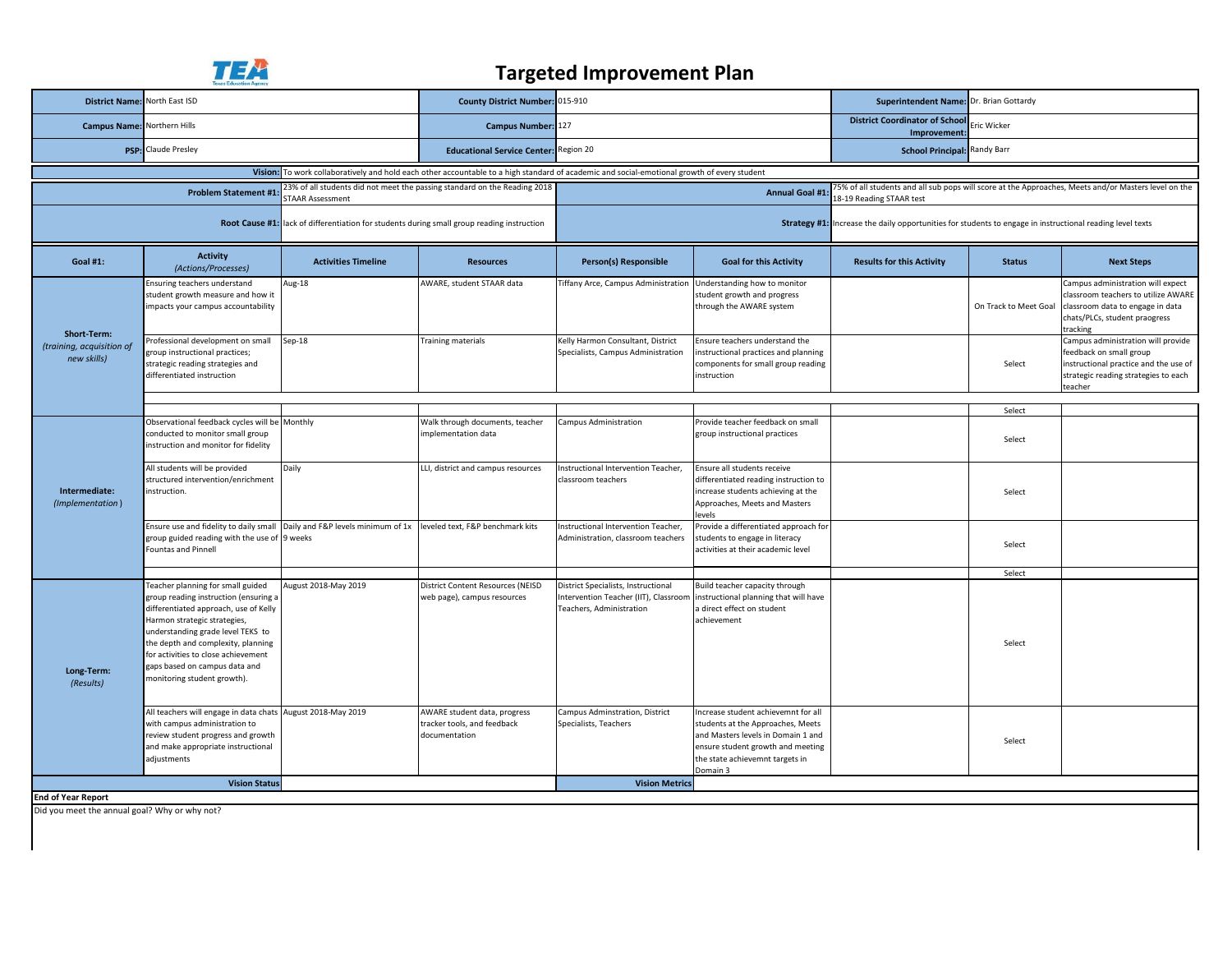Is the root cause resolved? Why or why not?

| <b>Problem Statement #2:</b>                            |                                                                                                                                                                                                                                                                                                                           | 55% of all students did not meet target for Writing on the 2018 STAAR<br>Assessment |                                                                              | <b>Annual Goal #2</b>                                                                                    |                                                                                                                                                                                                    | 5% of all students and all sub pops will meet the passing standard on the 2018-2019 Writing STAAR<br>est. |                  |                                                                                                   |
|---------------------------------------------------------|---------------------------------------------------------------------------------------------------------------------------------------------------------------------------------------------------------------------------------------------------------------------------------------------------------------------------|-------------------------------------------------------------------------------------|------------------------------------------------------------------------------|----------------------------------------------------------------------------------------------------------|----------------------------------------------------------------------------------------------------------------------------------------------------------------------------------------------------|-----------------------------------------------------------------------------------------------------------|------------------|---------------------------------------------------------------------------------------------------|
|                                                         |                                                                                                                                                                                                                                                                                                                           | Root Cause #2: students have not been provided a writing framework in K-5           |                                                                              | Strategy #2: Provide teacher training and modeling in implementation of the K-5 campus writing framework |                                                                                                                                                                                                    |                                                                                                           |                  |                                                                                                   |
| <b>Goal #2:</b>                                         | <b>Activity</b><br>(Actions/Processes)                                                                                                                                                                                                                                                                                    | <b>Activities Timeline</b>                                                          | <b>Resources</b>                                                             | Person(s) Responsible                                                                                    | <b>Goal for this Activity</b>                                                                                                                                                                      | <b>Results for this Activity</b>                                                                          | <b>Status</b>    | <b>Next Steps</b>                                                                                 |
| Short-Term:<br>(training, acquisition of<br>new skills) | eachers will receive training in<br>Writer's Workshop Model, daily<br>quick writes, anchor charts, and<br>using district checklists and rubrics.                                                                                                                                                                          | $Sep-18$                                                                            | Writer's Workshop materials                                                  | <b>District Specialist</b>                                                                               | Ensure teachers understand the<br>instructional practices and planning<br>components for Writer's Workshop                                                                                         |                                                                                                           | Select           | Campus administration will provide<br>feedback on implementaion of<br>Writer's Workshop Framework |
|                                                         |                                                                                                                                                                                                                                                                                                                           |                                                                                     |                                                                              |                                                                                                          |                                                                                                                                                                                                    |                                                                                                           | Select           |                                                                                                   |
|                                                         |                                                                                                                                                                                                                                                                                                                           |                                                                                     |                                                                              |                                                                                                          |                                                                                                                                                                                                    |                                                                                                           | Select<br>Select |                                                                                                   |
| Intermediate:<br>(Implementation)                       | Observational feedback cycles will be Monthly<br>conducted to monitor the teacher's<br>fidelity to Writer's Workshop<br>framwork                                                                                                                                                                                          |                                                                                     | Walk through documents, teacher<br>implementation data                       | Campus Administration                                                                                    | Provide teacher feedback on the use<br>of Writer's Workshop Framework                                                                                                                              |                                                                                                           | Select           |                                                                                                   |
|                                                         | Campus will engage in monthly<br>writing protocols; to include<br>strategies that involve mentor text,<br>think alouds, writing for an authentic<br>audience and publishing for the class<br>with all grade levels, feedback will be<br>provided and instructional<br>adjustments will be made during<br>weekly planning. | Monthly, monthly faculty meetings                                                   | Instructional materials, mentor text                                         | Instructional Intervention Teacher,<br>Classroom teachers, Administration<br><b>District Specialist</b>  | Provides teachers and campus<br>administration the opportunity to<br>reflect and provide feedback on<br>current writing practices and make<br>necessary campus adjustments                         |                                                                                                           | Select           |                                                                                                   |
|                                                         | Students will be provided<br>opportunities to expand their<br>academic vocabulary by writing<br>across the curriculum                                                                                                                                                                                                     | Daily in all content areas                                                          | Content journals                                                             | Classroom teacher                                                                                        | Ensure students have the<br>opportunity to show their content<br>knowledge and expand their<br>vocabulary by utlizing their writing<br>skills in all content areas                                 |                                                                                                           | Select           |                                                                                                   |
|                                                         | Engage in student/teacher writing<br>conferences                                                                                                                                                                                                                                                                          | Weekly with each student                                                            | Writing Rubric, student writing<br>tracking tool                             | Instructional Intervention Teacher,<br>Classroom teachers, Administration                                | Ensure all students receive feedback<br>on their writing and are able to<br>monitor their writing progress                                                                                         |                                                                                                           | Select           |                                                                                                   |
| Long-Term:<br>(Results)                                 | Targeted planning to ensure quality<br>core instruction for writing (ensuring<br>TEKS are being planned and taught<br>to the depth and complexity,<br>planning for activities for writing<br>across all content areas and<br>monitoring and adjusting for student<br>growth and progress).                                | August 2018-May 2019                                                                | District Content Resources (NEISD<br>web page), campus resources             | District Specialists, Instructional<br>Intervention Teacher (IIT), Classroom<br>Teachers, Administration | Build teacher capacity through<br>instructional planning that will have<br>a direct effect on student<br>achievement                                                                               |                                                                                                           | Select           |                                                                                                   |
|                                                         | All teachers will engage in data chats August 2018-May 2019<br>with campus administration to<br>review student progress and growth<br>and make appropriate instructional<br>adjustments                                                                                                                                   |                                                                                     | AWARE student data, progress<br>tracker tools, and feedback<br>documentation | Campus Adminstration, District<br>Specialists, Teachers                                                  | Increase student achievemnt for all<br>students at the Approaches, Meets<br>and Masters levels in Domain 1 and<br>ensure student growth and meeting<br>the state achievemnt targets in<br>Domain 3 |                                                                                                           | Select           |                                                                                                   |
|                                                         | <b>Vision Status</b>                                                                                                                                                                                                                                                                                                      |                                                                                     |                                                                              | <b>Vision Metrics</b>                                                                                    |                                                                                                                                                                                                    |                                                                                                           |                  |                                                                                                   |
| <b>End of Year Report</b>                               |                                                                                                                                                                                                                                                                                                                           |                                                                                     |                                                                              |                                                                                                          |                                                                                                                                                                                                    |                                                                                                           |                  |                                                                                                   |

Did you meet the annual goal? Why or why not?